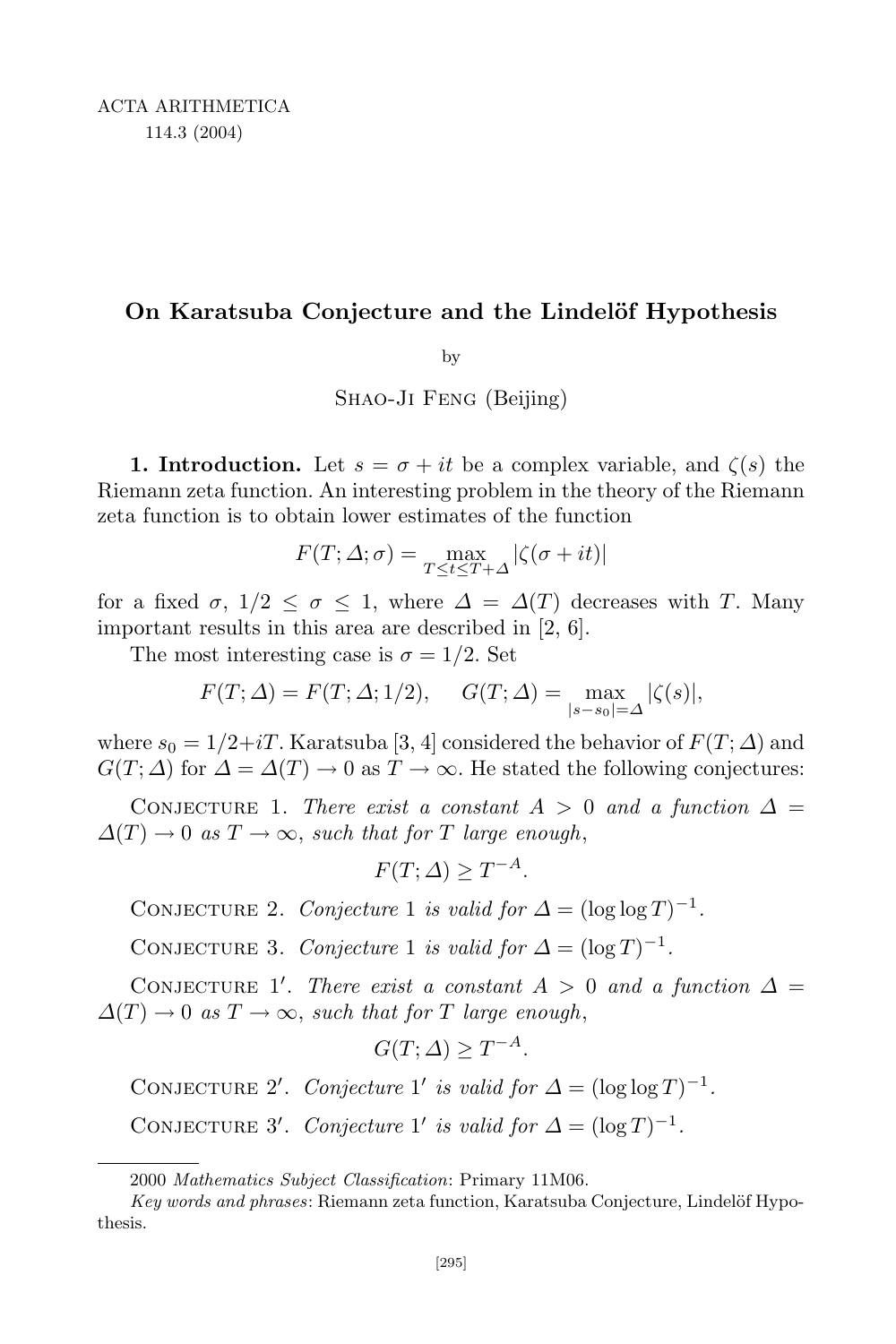Obviously for  $N = 1, 2, 3$  Conjecture  $N$  implies Conjecture  $N'$ , and Conjecture 3 implies all the other conjectures.

In [2], Garaev proved

THEOREM A. *Conjecture* 3' *is equivalent to Conjecture* 3.

It is known that the Riemann hypothesis

*all* the *complex zeros of*  $\zeta(s)$  *lie on* the *critical line*  $\sigma = 1/2$ 

implies Conjecture 3 and thus all the Karatsuba conjectures. This can be proved by using [6, Theorems 14.13 and 14.15] (see [2] for the details).

The *Lindelöf Hypothesis* is that

$$
\zeta(1/2+it) = O(t^{\varepsilon})
$$

as  $t \to \infty$  for every positive  $\varepsilon$ . There are many equivalent forms of the Lindelöf Hypothesis; one of them is the following.

Theorem B ([6, Theorem 13.5]). *A necessary and sufficient condition for the truth of the Lindelöf Hypothesis is that*, *for every*  $\sigma > 1/2$ ,

(1.1) 
$$
N(\sigma, T+1) - N(\sigma, T) = o(\log T),
$$

*where*  $N(\sigma, T)$  *is the number of zeros*  $\beta + i\gamma$  *of the Riemann zeta function such that*  $\beta > \sigma$ ,  $0 < t < T$ .

By  $(1.1)$ , we see that the Lindelöf Hypothesis is equivalent to a much less drastic hypothesis about the distribution of the zeros than the Riemann Hypothesis.

A natural question is: what is the relation between the Karatsuba Conjectures and Lindelöf Hypothesis? In this paper, we will prove

Theorem 1. *On the Lindel¨of Hypothesis*, *Conjecture* 1 *is valid for an arbitrary given constant*  $A > 0$ *.* 

The proof of Theorem 1 is based on the following.

THEOREM 2. *On the Lindelöf Hypothesis, as*  $T \rightarrow \infty$ ,

(1.2) 
$$
\max_{0 \le c \le 1} \left| \int_{T}^{T+c} \log |\zeta(1/2 + it)| dt \right| = o(\log T).
$$

**2. Proof of Theorem 2.** To prove Theorem 2, we need the following lemmas.

LEMMA 1. *On the Lindelöf Hypothesis*,  $as T \rightarrow \infty$ ,

$$
\arg \zeta(\sigma + iT) = o(\log T)
$$

*uniformly for*  $\sigma \in [1/2, 2)$ , *where, if T is not the ordinate of a zero of*  $\zeta(s)$ , *the value* of  $\arg \zeta(\sigma + iT)$  *is obtained by continuous variation along the*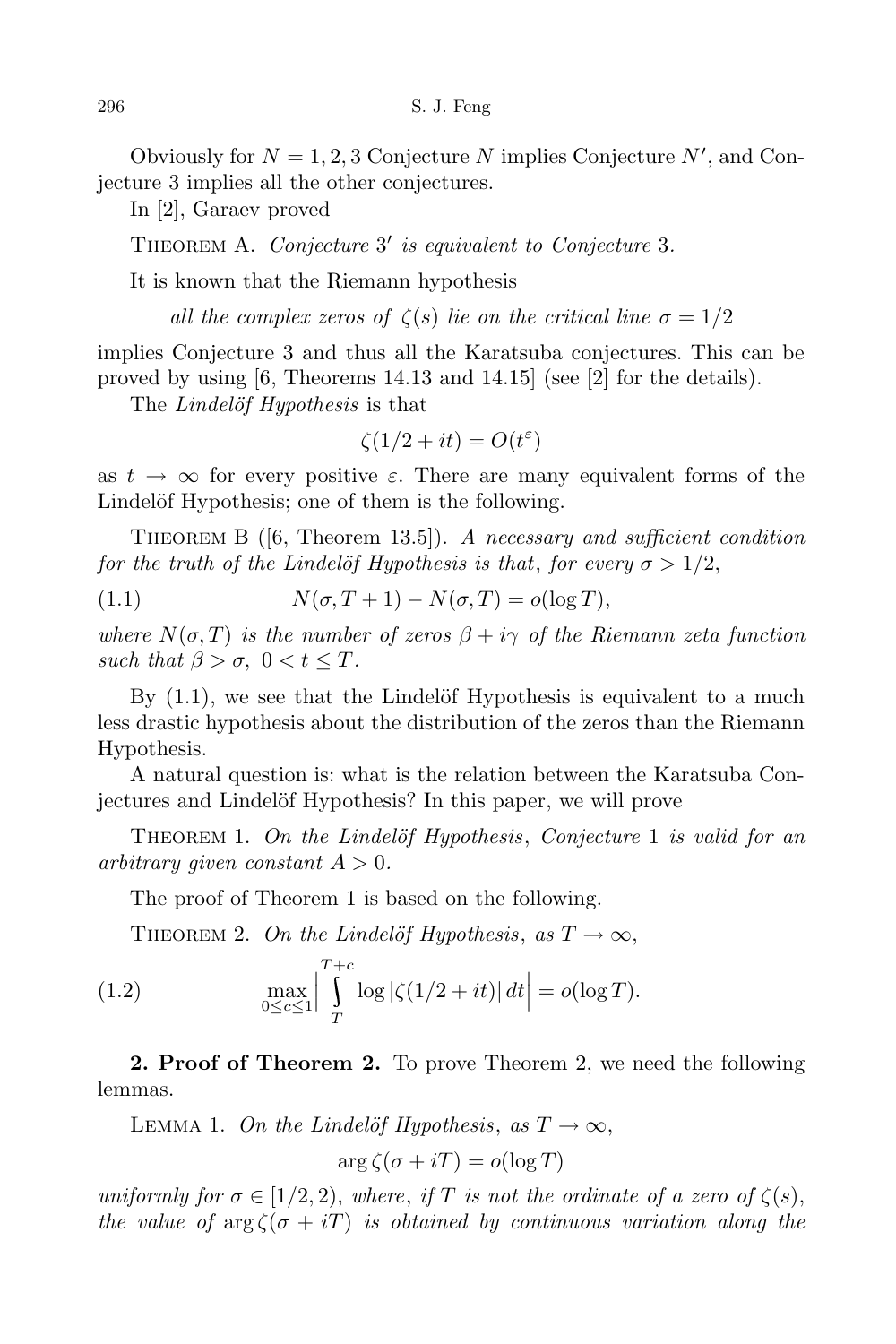*straight* lines *joining* 2,  $2 + iT$ ,  $\sigma + iT$ , *starting with* the *value* 0; *if T is the ordinate of a zero of*  $\zeta(s)$ ,

$$
\arg \zeta(\sigma + iT) = \lim_{t \to T+0} \arg \zeta(\sigma + it).
$$

*Proof.* We refer to Cramér [1], who proved the case  $\sigma = 1/2$ , and the proof also applies to the case  $1/2 < \sigma < 2$ .

LEMMA 2. *On the Lindelöf Hypothesis*,  $as T \rightarrow \infty$ ,  $\frac{1}{c}$ 1*/*2  $(N(\sigma, T + 1) - N(\sigma, T)) d\sigma = o(\log T).$ 

*Proof.* Let

$$
f(\sigma,T) = \frac{N(\sigma,T+1) - N(\sigma,T)}{\log T}.
$$

By Theorem B, we have

$$
\lim_{T \to \infty} f(\sigma, T) = 0, \quad \forall \sigma \in (1/2, 1].
$$

By [6, Theorem 9.2], we have

$$
f(\sigma, T) \le f(1/2, T) \le M, \quad \forall T > 0, \ \sigma \in (1/2, 1],
$$

where  $M$  is an absolute constant. Thus by the Lebesgue Theorem, we get

$$
\lim_{T \to \infty} \int_{1/2}^{1} f(\sigma, T) d\sigma = \int_{1/2}^{1} \lim_{T \to \infty} f(\sigma, T) d\sigma = \int_{1/2}^{1} 0 d\sigma = 0.
$$

The proof is complete.  $\blacksquare$ 

We next need a general formula concerning the zeros of an analytic function in a rectangle, due to Littlewood.

**LEMMA** 3 (see [5, 6]). *Suppose that*  $\phi(s)$  *is meromorphic in and upon the boundary of a rectangle bounded by the lines*  $t = 0$ ,  $t = T$ ,  $\sigma = \alpha$ ,  $\sigma = \beta$  $(\beta > \alpha)$ , and regular and not zero on  $\sigma = \beta$ . The function  $\log \phi(s)$  is regular *in* the neighborhood of  $\sigma = \beta$ , and here, starting with any value of the *logarithm*, *we define*  $F(s) = \log \phi(s)$ *. For other points s of the rectangle*, *we define*  $F(s)$  *to be the value obtained from*  $\log \phi(\beta + it)$  *by continuous variation along*  $t = constant$  *from*  $\beta + it$  *to*  $\alpha + it$ , *provided that the path does* not *cross a zero or pole of*  $\phi(s)$ ; *if it does*, *we put* 

$$
F(s) = \lim_{\varepsilon \to 0} F(\sigma + it + i\varepsilon).
$$

Let  $\nu(\sigma', T)$  denote the excess of the number of zeros of  $\phi(s)$  over the number *of* poles of  $\phi(s)$  *in the part of the rectangle for which*  $\sigma > \sigma'$ , *including zeros*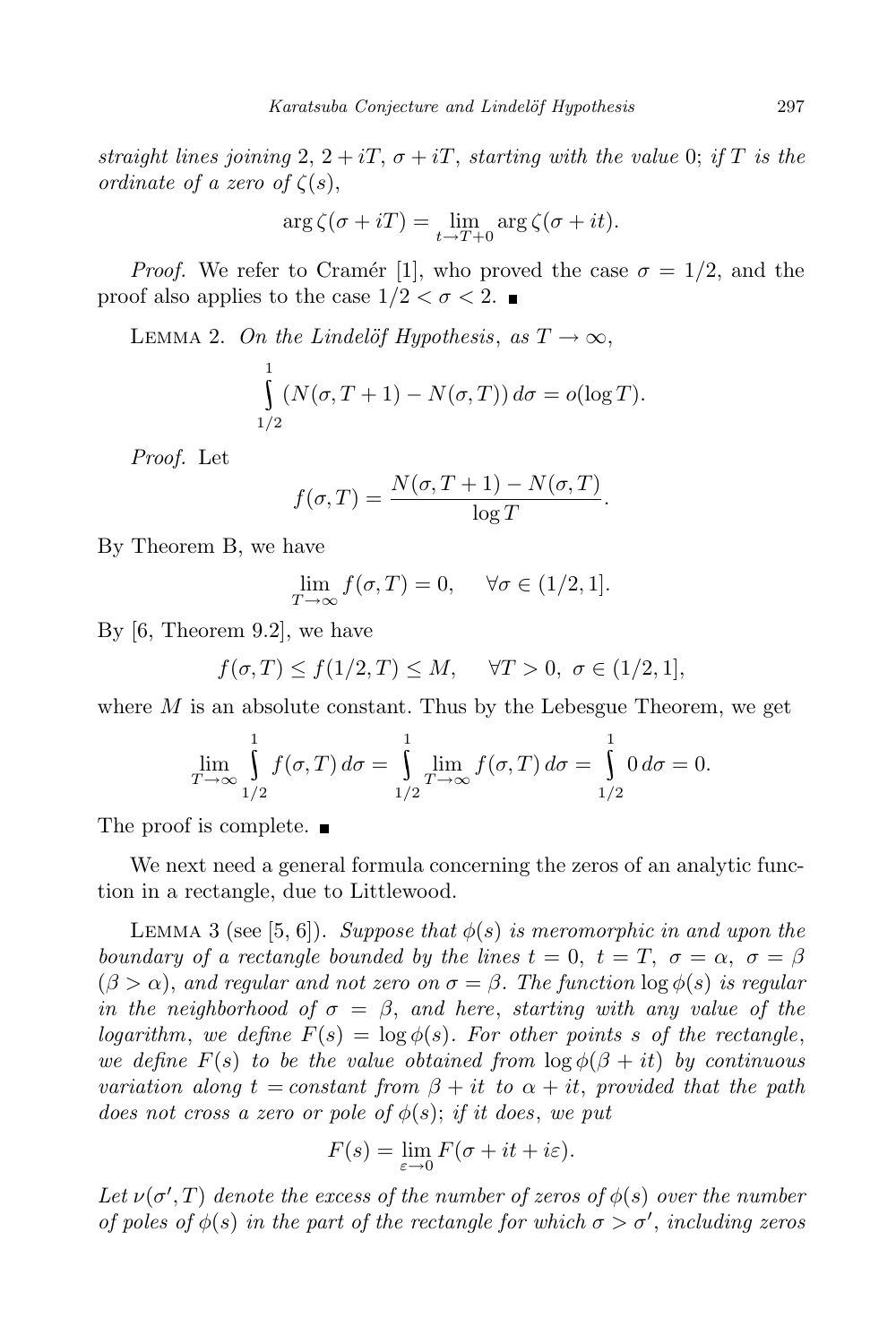*or poles on*  $t = T$ , *but not those on*  $t = 0$ *. Then* 

(2.1) 
$$
\int F(s) ds = -2\pi i \int_{\alpha}^{\beta} \nu(\sigma, T) d\sigma,
$$

*where the first integral is taken around the rectangle in the positive direction.*

*Proof of Theorem 2.* Applying Lemma 3 with  $\phi(s) = \zeta(s), \ \alpha = 1/2$ ,  $\beta = 2$ , and taking the imaginary part of (2.1), we get

(2.2) 
$$
\int_{0}^{T} \log |\zeta(1/2 + it)| dt = \int_{0}^{T} \log |\zeta(2 + it)| dt - \int_{1/2}^{2} \arg \zeta(\sigma + iT) d\sigma - 2\pi \int_{1/2}^{1} N(\sigma, T) d\sigma,
$$

where the value of  $\arg \zeta(\sigma + iT)$  is defined in Lemma 1. Replacing *T* with  $T + c$  in (2.2), we obtain

(2.3) 
$$
\int_{0}^{T+c} \log |\zeta(1/2 + it)| dt = \int_{0}^{T+c} \log |\zeta(2 + it)| dt - \int_{1/2}^{2} \arg \zeta(\sigma + i(T + c)) d\sigma - 2\pi \int_{1/2}^{1} N(\sigma, T + c) d\sigma.
$$

(2.3) minus (2.2) gives

$$
\int_{T}^{T+c} \log |\zeta(1/2+it)| dt = -\int_{1/2}^{2} (\arg \zeta(\sigma+i(T+c)) - \arg \zeta(\sigma+iT)) d\sigma \n+ \int_{T}^{T+c} \log |\zeta(2+it)| dt - 2\pi \int_{1/2}^{1} (N(\sigma, T+c) - N(\sigma, T)) d\sigma.
$$

Hence

$$
(2.4) \quad \max_{0 \leq c \leq 1} \left| \int_{T}^{T+c} \log |\zeta(1/2 + it)| dt \right|
$$
  
\n
$$
\leq \max_{0 \leq c \leq 1} \left| \int_{1/2}^{2} (\arg \zeta(\sigma + i(T+c)) - \arg \zeta(\sigma + iT)) d\sigma \right|
$$
  
\n
$$
+ \max_{0 \leq c \leq 1} \left| \int_{T}^{T+c} \log |\zeta(2+it)| dt \right|
$$
  
\n
$$
+ \max_{0 \leq c \leq 1} \left| 2\pi \int_{1/2}^{1} (N(\sigma, T+c) - N(\sigma, T)) d\sigma \right|.
$$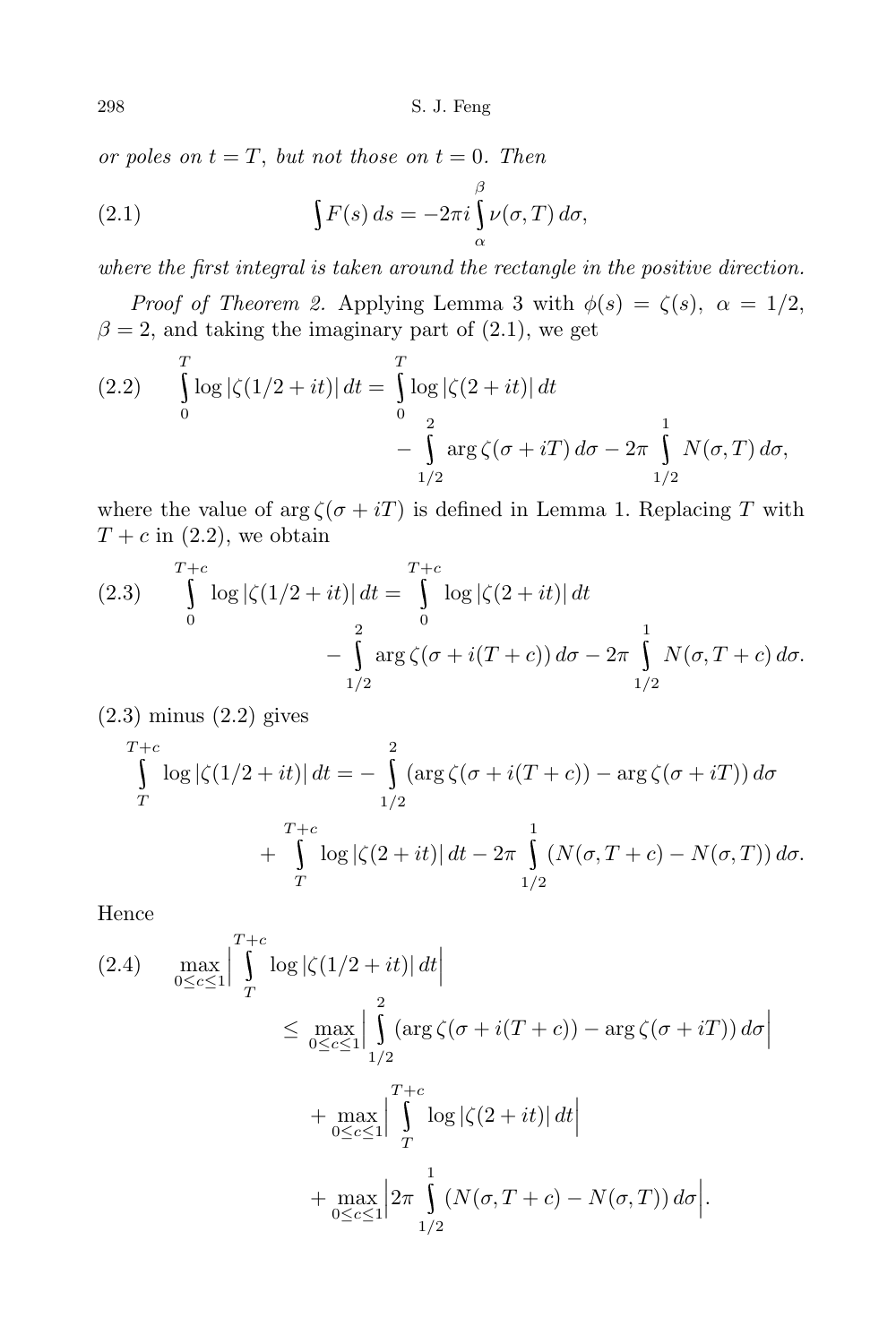By Lemma 1,

(2.5) 
$$
\max_{0 \leq c \leq 1} \left| \int_{1/2}^{2} (\arg \zeta(\sigma + i(T + c)) - \arg \zeta(\sigma + iT)) d\sigma \right|
$$
  

$$
\leq \int_{1/2}^{2} (\max_{0 \leq c \leq 1} |\arg \zeta(\sigma + i(T + c))| + |\arg \zeta(\sigma + iT)|) d\sigma = o(\log T).
$$

Let  $\Lambda(n) = \log p$  if *n* is *p* or a power of *p*, and otherwise  $\Lambda(n) = 0$ , and let  $\Lambda_1(n) = \Lambda(n)/\log n$ . We have

$$
\log \zeta(2+it) = \sum_{n=2}^{\infty} \frac{\Lambda_1(n)}{n^{2+it}}.
$$

Hence

(2.6) 
$$
\max_{0 \le c \le 1} \left| \int_{T}^{T+c} \log |\zeta(2+it)| dt \right|
$$
  
= 
$$
\max_{0 \le c \le 1} \left| \text{Re} \sum_{n=2}^{\infty} \frac{\Lambda_1(n)}{n^2} \frac{n^{-i(T+c)} - n^{-iT}}{-i \log n} \right| = O(1) = o(\log T).
$$

By Lemma 2,

(2.7) 
$$
\max_{0 \le c \le 1} \left| 2\pi \int_{1/2}^{1} (N(\sigma, T + c) - N(\sigma, T)) d\sigma \right|
$$
  
=  $2\pi \int_{1/2}^{1} (N(\sigma, T + 1) - N(\sigma, T)) d\sigma = o(\log T).$ 

Combining  $(2.4)$ – $(2.7)$ , we get  $(1.2)$ .

**3. Proof** of **Theorem 1.** By Theorem 2, there exists a function  $h(T)$ such that

$$
(3.1) \t\t\t h(T) > 0, \quad \forall T > 1,
$$

(3.2) 
$$
\lim_{T \to \infty} h(T) = 0
$$

and for all  $T > 1$ ,

(3.3) 
$$
\max_{0 \le c \le 1} \left| \int_{T}^{T+c} \log |\zeta(1/2 + it)| dt \right| = h(T) \log T.
$$

Given arbitrary  $A > 0$ , set

(3.4) 
$$
h_1(T) = \sup_{t \ge T} h(t), \quad T > 1,
$$